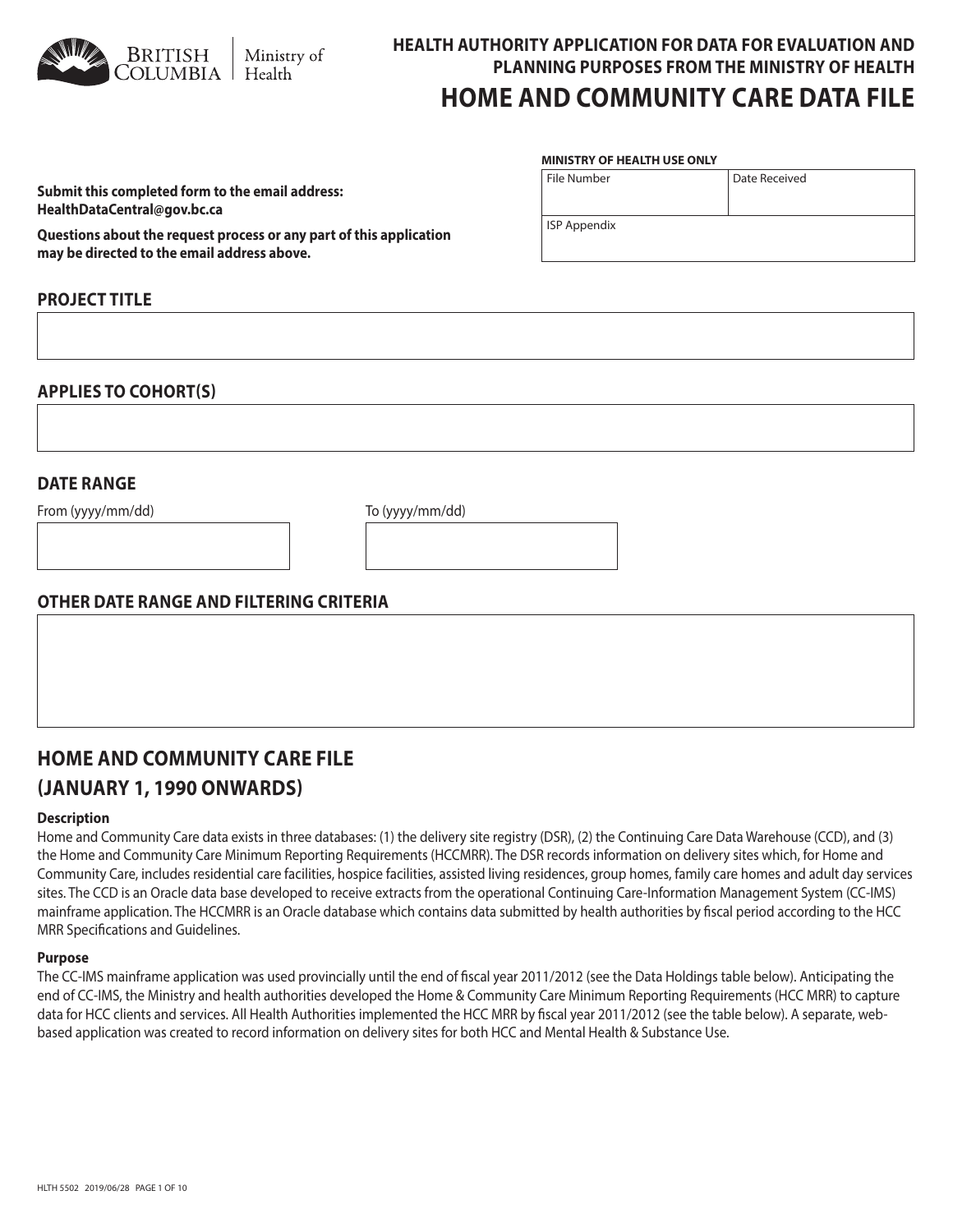## **Data Holdings**

| <b>Health Authority</b> | <b>Health Services Delivery Area (HSDA)</b> | <b>FY Timeframe for</b><br><b>Data from CC-IMS</b> | <b>FY Timeframe for</b><br><b>Data from HCCMRR</b> |
|-------------------------|---------------------------------------------|----------------------------------------------------|----------------------------------------------------|
| 01-Interior             | All                                         | 1990/1991 to 2004/2005                             | 2005/2006 onwards                                  |
| 02-Fraser               | All                                         | 1990/1991 to 2011/2012                             | 2012/2013 onwards                                  |
|                         | 31 Richmond                                 | 1990/1991 to 2007/2008                             | 2008/2009 onwards                                  |
| 03-Vancouver<br>Coastal | 32 Vancouver                                | 1990/1991 to 2007/2008                             | 2008/2009 onwards                                  |
|                         | 33 North Shore/Coast Garibaldi              | 1990/1991 to 2009/2010                             | 2010/2011 onwards                                  |
| 04-Vancouver Island     | All                                         | 1990/1991 to 2011/2012                             | 2012/2013 onwards                                  |
| 05-Northern             | All                                         | 1990/1991 to 2009/2010                             | 2010/2011 onwards                                  |

## **Database Status**

The CCD is now static and no health authority is using CC-IMS (mainframe) for any operational purpose.

### **The data dictionary for this checklist is available at: www.gov.bc.ca/health/forms/5502datadictionary.pdf**

## **Provider Information**

Contains information on the provider/site where a residential care type service took place. The provider information originates from the Delivery Site Registry (DSR) but data can be accessed through CC\_SITE (Community Care Site). Information is the same for both the CCD and HCCMRR (AHIP.CB\_DTL\_DM\_CC\_SITE\_VW).

| <b>FIELD NAME</b>                                                                                                                                               | <b>VARIABLE NAME</b> | <b>REASON FOR REQUEST</b> |
|-----------------------------------------------------------------------------------------------------------------------------------------------------------------|----------------------|---------------------------|
| Provider ID - replaced with a study<br>specific identification number                                                                                           | CCIMS_IDNT           |                           |
| Provider ID (in Base 20 format)<br>Research rationale describing why<br>this field is required must be supplied<br>before it will be considered for<br>release. | BASE20_IDNT          |                           |
| Provider Name<br>Research rationale describing why<br>this field is required must be supplied<br>before it will be considered for<br>release.                   | DSR_NM               |                           |
| Provider Category Code                                                                                                                                          | PROG_CAT_CD          |                           |
| Provider City<br>Research rationale describing why<br>this field is required must be supplied<br>before it will be considered for<br>release.                   | SITE_CURR_CITY_NM    |                           |
| Provider Postal Code<br>Research rationale describing why<br>this field is required must be supplied<br>before it will be considered for<br>release.            | SITE_CURR_PROV_CD    |                           |
| Provider Health Authority Code                                                                                                                                  | HA_CD                |                           |
| Provider Health Authority Name                                                                                                                                  | HA_NM                |                           |
| Provider Health Service Delivery<br>Area Code                                                                                                                   | HSDA_CD              |                           |

HLTH 5502 2019/06/28 PAGE 2 OF 10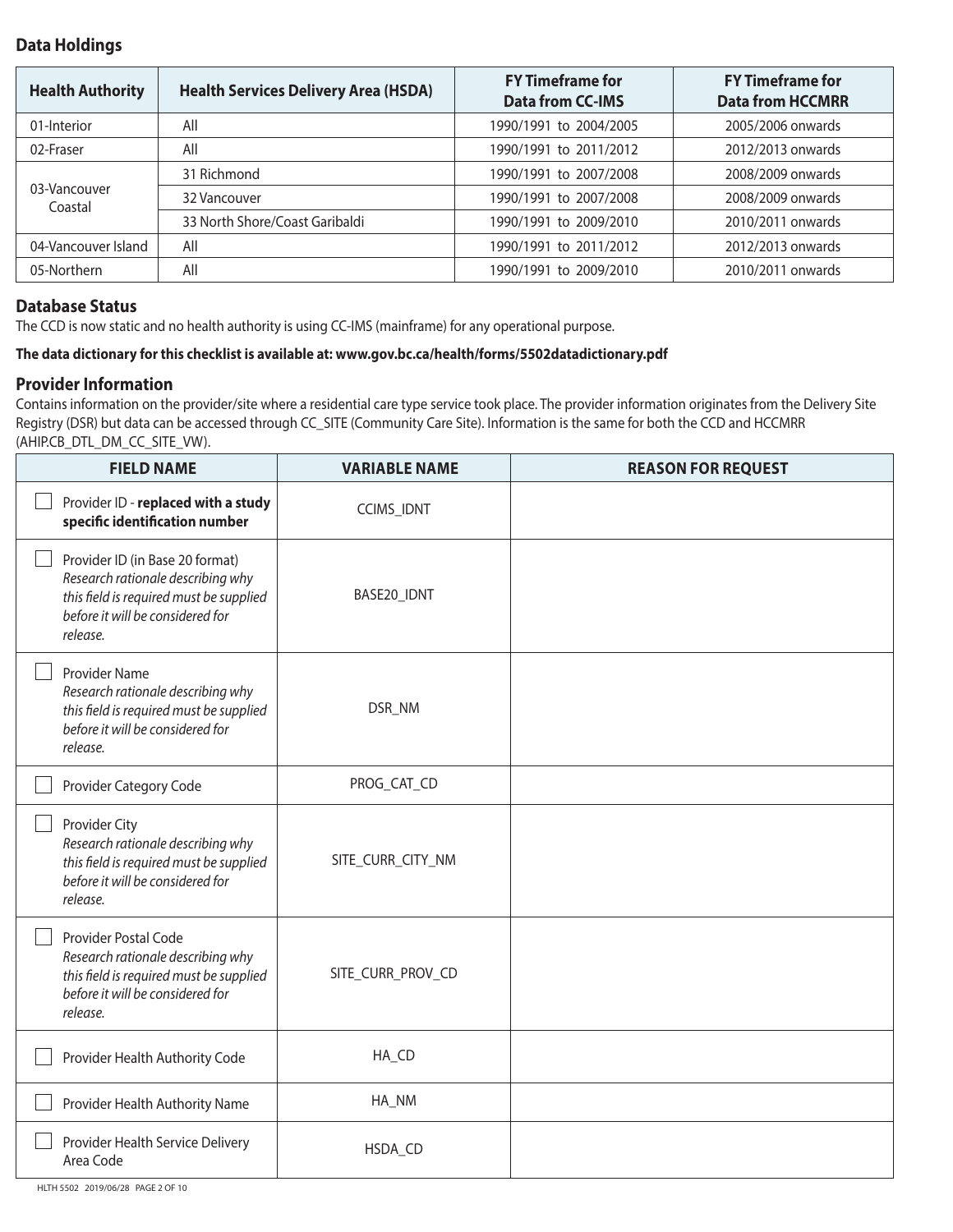| <b>FIELD NAME</b>                             | <b>VARIABLE NAME</b> | <b>REASON FOR REQUEST</b> |
|-----------------------------------------------|----------------------|---------------------------|
| Provider Health Service Delivery<br>Area Name | HSDA NM              |                           |
| Provider Local Health Area Code               | LHA CD               |                           |
| Provider Local Health Area Name               | LHA NM               |                           |

## **Home and Community Care Minimum Reporting Requirements (HCCMRR) (for available timeframes see data holdings table)**

**Clients -** Contains information on the client. For the purposes of reporting the MRR a 'client' is defined as: An individual receiving Ministry of Health funded Home and Community Care (HCC) services. Client records must be accompanied by at least one service episode record (AHIP.CB\_DTL\_DM\_ CLNT\_VW, AHIP.CB\_DTL\_FT\_HCCCLNT\_VWP and AHIP.CB\_DTL\_DM\_REF\_CLNT\_GEOG\_VW). (This table only includes the most recent client information; there is no historical information in the table).

| <b>FIELD NAME</b>                                                   | <b>VARIABLE NAME</b>     | <b>REASON FOR REQUEST</b> |
|---------------------------------------------------------------------|--------------------------|---------------------------|
| Client ID - replaced with a study<br>specific identification number | MRG_CLNT_ANON_ID         |                           |
| <b>Marital Status</b>                                               | MRTL_STS_LABEL           |                           |
| Sex                                                                 | CLNT_GENDER_LABEL        |                           |
| <b>Birth Date</b>                                                   | MRG_CLNT_BRTH_DATE       |                           |
| <b>Death Date</b>                                                   | MRG_CLNT_DTH_DATE        |                           |
| Client's Local Health Authority<br>Code                             | REF_CLNT_LHA_CD          |                           |
| Client's Local Health Authority<br>Name                             | REF_CLNT_LHA             |                           |
| Client's Health Service Delivery<br>Area Code                       | REF_CLNT_HSDA_CD         |                           |
| Client's Health Service Delivery<br>Area Name                       | REF_CLNT_HSDA            |                           |
| Client's Health Authority Code                                      | REF_CLNT_HA_AREA_CD      |                           |
| Client's Health Authority Name                                      | REF_CLNT_HA_AREA         |                           |
| Client's FSA                                                        | REF_CLNT_FRWRD_SORT_AREA |                           |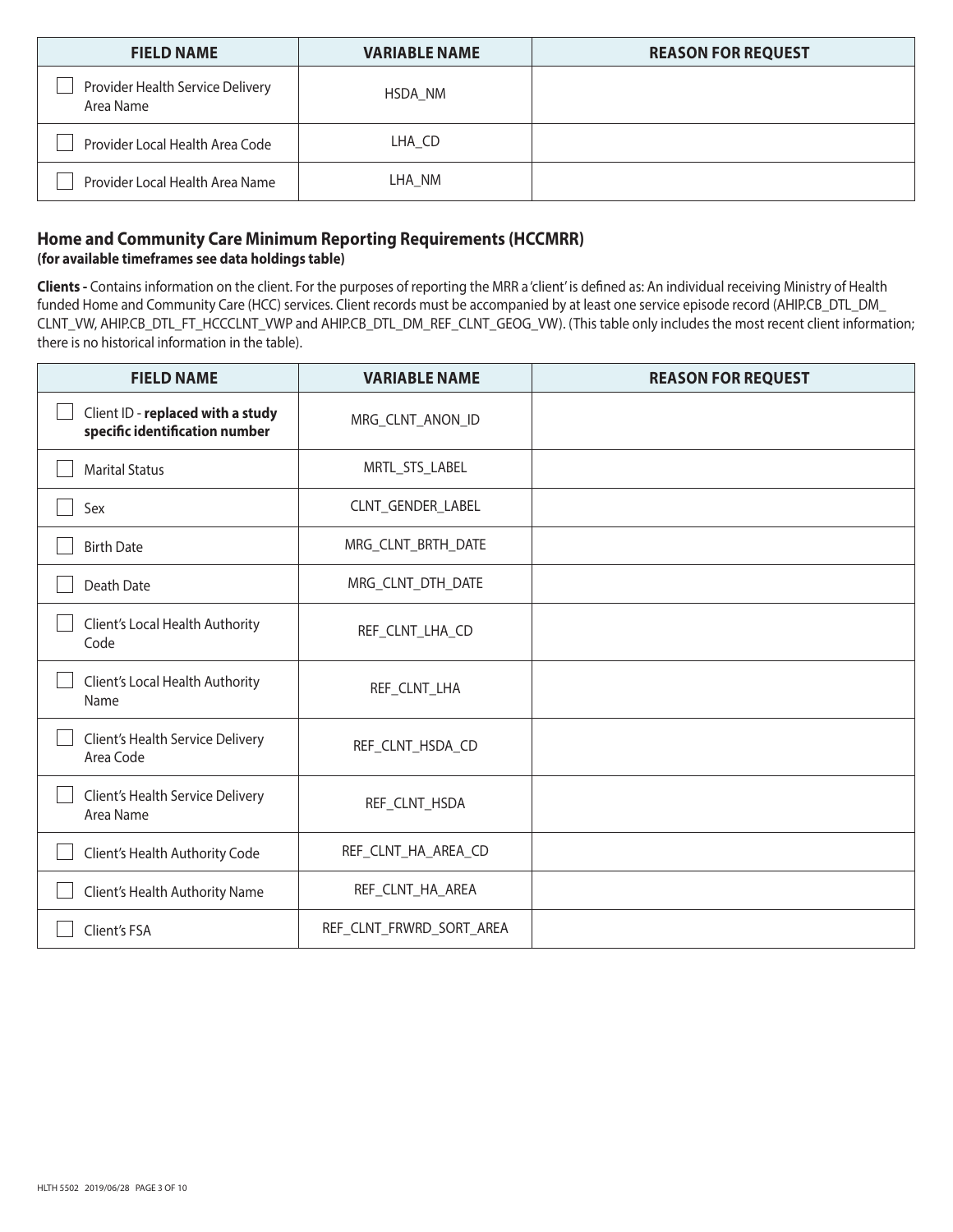Service Episode - The service episode record is comprised a service start and a service end. A Service Start record should be created when there is a change in: Service Type, Service Provider, and Service Delivery Setting. A client can have multiple service start records. A Service Start record must have at least one Service Detail submission. A service end is submitted when a client changes facility, client group or service is ended due to an end reason (AHIP.CB\_DTL\_FT\_HCCSRVEPSD\_VWD).

| <b>FIELD NAME</b>                                                     | <b>VARIABLE NAME</b> | <b>REASON FOR REQUEST</b> |
|-----------------------------------------------------------------------|----------------------|---------------------------|
| Episode ID - replaced with a study<br>specific identification number  | SRV_EPSD_ANON_ID     |                           |
| Client ID - replaced with a study<br>specific identification number   | MRG_CLNT_ANON_ID     |                           |
| <b>Health Authority Number</b>                                        | HA                   |                           |
| Provider ID - replaced with a study<br>specific identification number | HCC_PVDR_ANON_IDNT   |                           |
| Service Type Code                                                     | HCC_SRV_TP_CD        |                           |
| Service Type                                                          | HCC_SRV_TP           |                           |
| Service Delivery Setting                                              | HCC_SRV_DLVY_STTG    |                           |
| Service Delivery Setting Code                                         | HCC_SRV_DLVY_STTG_CD |                           |
| <b>Service Start Date</b>                                             | SRV_START_DATE       |                           |
| Service End Date                                                      | SRV_END_DATE         |                           |
| Date Accepted for Service                                             | ACPT_FOR_SRV_DATE    |                           |
| HCC Program Referral Source Code                                      | HCC_RFRL_SRC_CD      |                           |
| <b>HCC Program Referral Source</b>                                    | HCC_RFRL_SRC         |                           |
| <b>End Reason</b>                                                     | HCC_SRV_END_RSN      |                           |
| Date Case Opened/Reopened                                             | CASE_OPEN_DATE       |                           |
| Date of Bed Refusal                                                   | BED_REFUSAL_DATE     |                           |

Service Details - Contains information on service details that are reported on a financial period basis. A Service Start record must have at least one Service Detail submission (AHIP.CB\_DTL\_FT\_HCCSRVEPSDPRD\_VWD).

| <b>FIELD NAME</b>                                                    | <b>VARIABLE NAME</b>     | <b>REASON FOR REQUEST</b> |
|----------------------------------------------------------------------|--------------------------|---------------------------|
| Episode ID - replaced with a study<br>specific identification number | SRV_EPSD_ANON_ID         |                           |
| <b>Fiscal Year</b>                                                   | RPTG PRD                 |                           |
| <b>Financial Reporting Period</b>                                    | RPTG PERIOD END FISC PRD |                           |
| Client Group Code                                                    | HCC_CLNT_GRP_CD          |                           |
| Client Group                                                         | HCC CLNT GRP             |                           |
| Service Provider Category Code                                       | HCC SRV PVDR CAT CD      |                           |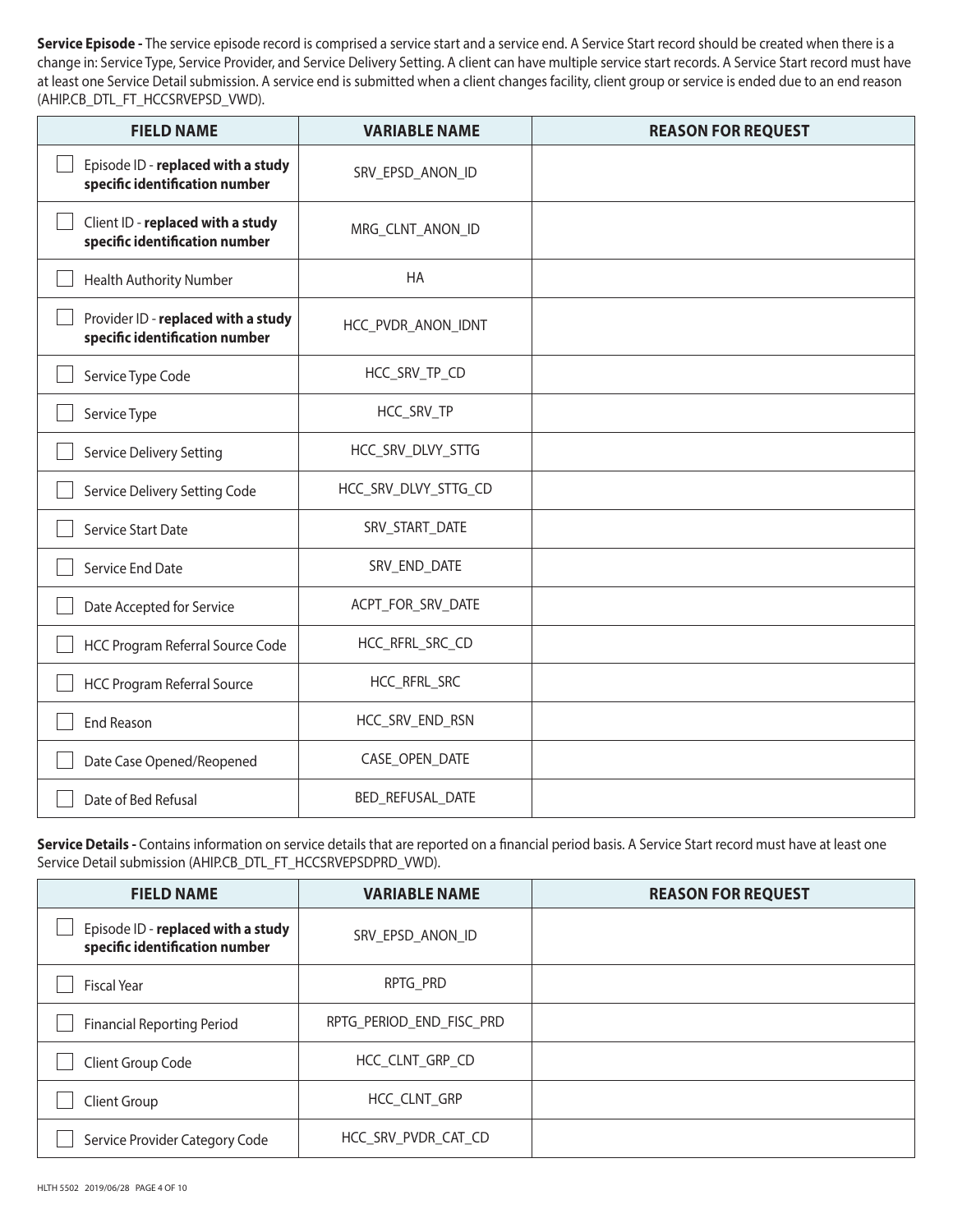| <b>FIELD NAME</b>                                                          | <b>VARIABLE NAME</b> | <b>REASON FOR REQUEST</b> |
|----------------------------------------------------------------------------|----------------------|---------------------------|
| Service Provider Category                                                  | HCC_SRV_PVDR_CAT     |                           |
| Service Hours Count                                                        | SRV_HRS_CNT          |                           |
| Face-to-Face Visit Count                                                   | FACE_TO_FACE_VISIT   |                           |
| Remote Visit Count                                                         | REMOTE_VISIT_CNT     |                           |
| Service Days Count                                                         | SRV_DAYS_CNT         |                           |
| Choice in Supports for<br>Independent Living (CSIL) Flag                   | CSIL_FLG             |                           |
| Personal Care Funding Level Code                                           | HCC_PCF_LVL_CD       |                           |
| Personal Care Funding Level                                                | HCC_PCF_LVL          |                           |
| Client's Local Health Authority<br>Code<br>(home care services only)       | REF_CLNT_LHA_CD      |                           |
| Client's Local Health Authority<br>Name<br>(home care services only)       | REF_CLNT_LHA         |                           |
| Client's Health Service Delivery<br>Area Code<br>(home care services only) | REF_CLNT_HSDA_CD     |                           |
| Client's Health Service Delivery<br>Area Name<br>(home care services only) | REF_CLNT_HSDA        |                           |
| Client's Health Authority Code<br>(home care services only)                | REF_CLNT_HA_AREA_CD  |                           |
| Client's Health Authority Name<br>(home care services only)                | REF_CLNT_HA_AREA     |                           |

# **Continuing Care Data Warehouse (CCD)**

**(for available timeframes see data holdings table)\* Not all fields are available for the entire CCD time period.**

**Client Tables:** Information for clients who were alive and on care, on or after January 1, 1990 (from CCD\_TLTCCL\_2012OCT and CCD\_TLTCCM\_2012OCT).

| <b>FIELD NAME</b>                                                           | <b>VARIABLE NAME</b> | <b>REASON FOR REQUEST</b> |
|-----------------------------------------------------------------------------|----------------------|---------------------------|
| CC-IMS Client ID - replaced by<br>a study specific identification<br>number | CLNT_ID              |                           |
| <b>Forward Sortation Area</b>                                               | CL_PSTL_CD_ADRS      |                           |
| Birth Date (YYYYMM)                                                         | CL_BRTH_DT           |                           |
| Death Date (YYYYMM)                                                         | CL_DTH_DT            |                           |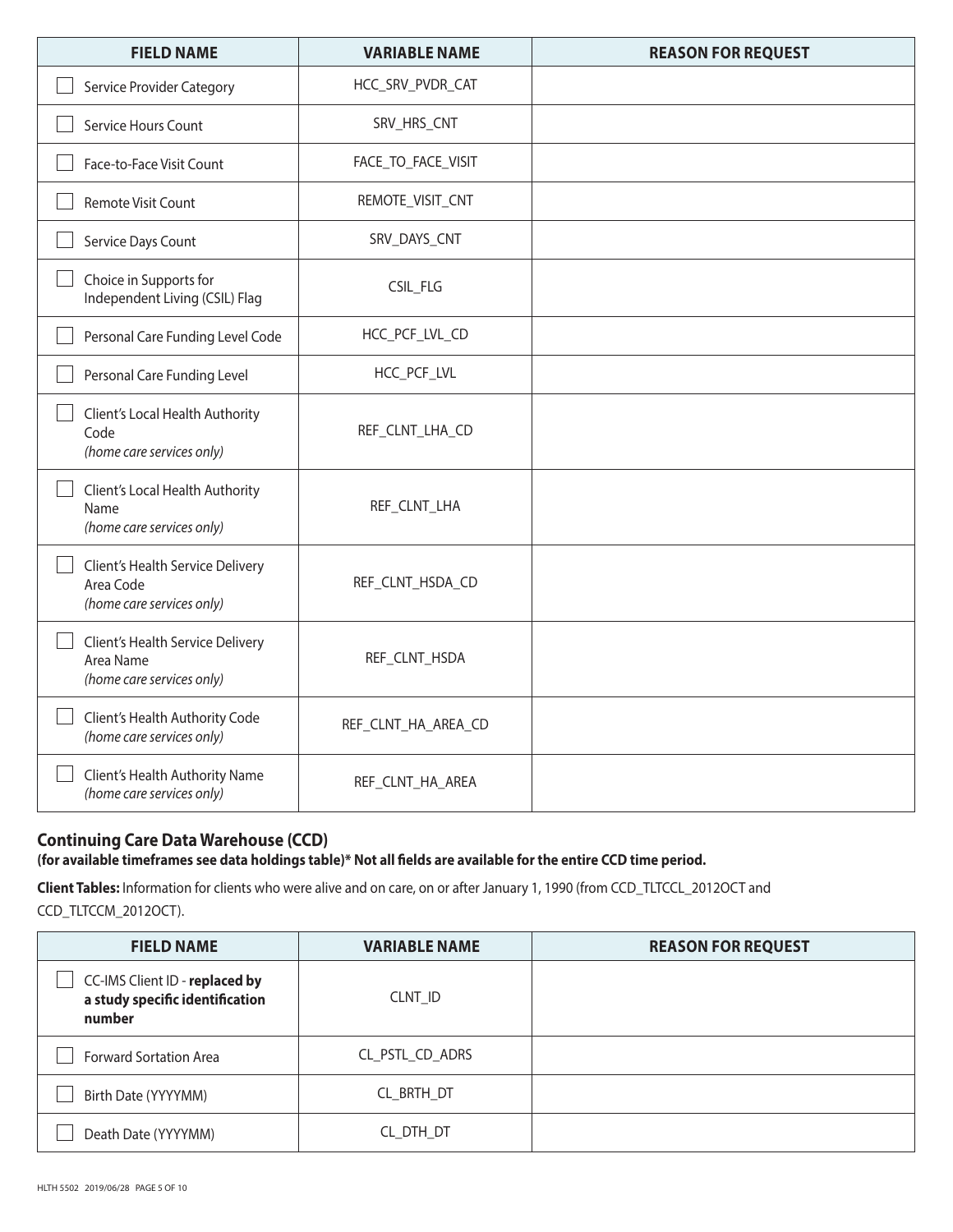| <b>FIELD NAME</b>                                           | <b>VARIABLE NAME</b> | <b>REASON FOR REQUEST</b> |
|-------------------------------------------------------------|----------------------|---------------------------|
| Sex Code                                                    | CL_SX_CD             |                           |
| <b>Marital Code</b>                                         | CL_MRTL_CD           |                           |
| PHN - Replaced by a study<br>specific identification number | CL_PHN_ID            |                           |
| Client Record Update Date                                   | CL_STTS_DT           |                           |
| Referral Status Code                                        | CL_RFRL_STTS_CD      |                           |
| <b>HSCL Code</b>                                            | CL_HSCL_CD           |                           |
| Start Date*                                                 | START_DATE           |                           |
| End Date*                                                   | END_DATE             |                           |
| Current Record*                                             | CRNT_REC             |                           |
| HCC-MRR Date of Case Opened /<br>Reopened*                  | CASEOP_RO_DT         |                           |

\*Sourced from CCD\_TLTCCM\_2012OCT

**Assessments -** All assessments information for long-term care clients who were alive and on care, on or after January 1, 1990. (CCD\_ADJ\_AS\_TLTCAS table in CCD)

| <b>FIELD NAME</b>                                                           | <b>VARIABLE NAME</b>   | <b>REASON FOR REQUEST</b> |
|-----------------------------------------------------------------------------|------------------------|---------------------------|
| CC-IMS Client ID - replaced by<br>a study specific identification<br>number | CLNT_ID                |                           |
| <b>Assessment Effective Date</b>                                            | AS_EFCTV_DT            |                           |
| <b>Assessment Location Code</b>                                             | AS_LCTN_CD             |                           |
| Approved Care Code                                                          | AS_APRVD_CR_CD         |                           |
| Type of Assessment                                                          | AS_ASSMNT_CD           |                           |
| Approved Care Level                                                         | AS_APRVD_CR_LVL_CD     |                           |
| Caregiver Code                                                              | AS_CRGVR_CD            |                           |
| Most Recent Assessment Flag                                                 | AS_MOST_RCNT_ASSMNT_CD |                           |
| Residential Acceptance Date                                                 | AS_REFER_DT            |                           |
| Client Group                                                                | AS_CLIENT_GRP          |                           |
| Adult Day Care Acceptance Date                                              | AS_ADCD_DT             |                           |
| Assisted Living Acceptance Date                                             | AS_ALDD_DT             |                           |
| Home Support Acceptance Date                                                | AS_HSDT_DT             |                           |

HLTH 5502 2019/06/28 PAGE 6 OF 10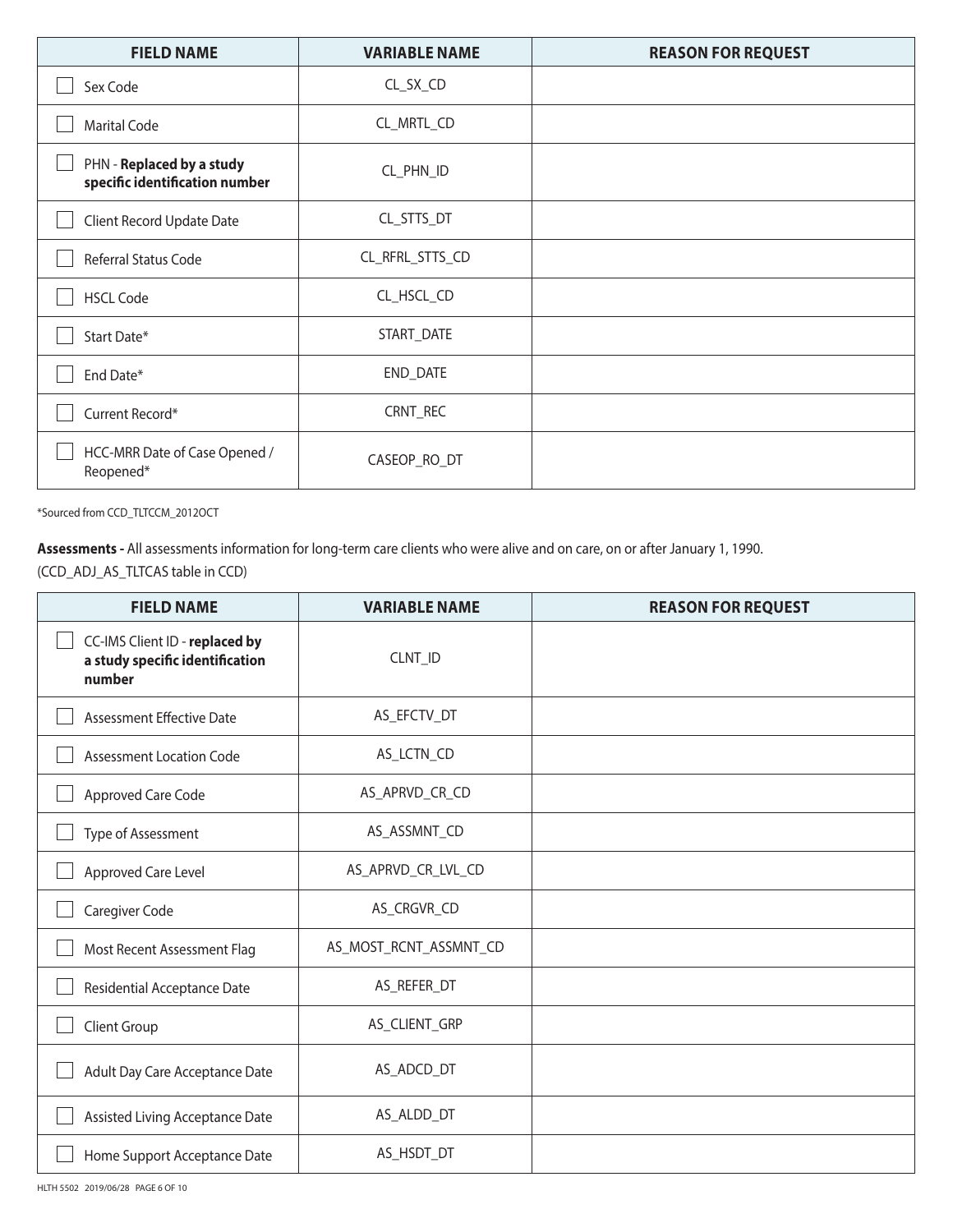| <b>FIELD NAME</b>   | <b>VARIABLE NAME</b> | <b>REASON FOR REQUEST</b> |
|---------------------|----------------------|---------------------------|
| Date of Bed Refusal | DOBR                 |                           |

**Home Support -** All home support paid claims for clients who were alive and on care, on or after January 1, 1990.

(CI\_ALL\_CLAIM\_HOME\_SPPORT table)

| <b>FIELD NAME</b>                                                           | <b>VARIABLE NAME</b>       | <b>REASON FOR REQUEST</b> |
|-----------------------------------------------------------------------------|----------------------------|---------------------------|
| CC-IMS Client ID - replaced by<br>a study specific identification<br>number | <b>CLIENT ID</b>           |                           |
| <b>Assessed Care Level</b>                                                  | CI_CARE_LEVEL_CODE         |                           |
| Service Year                                                                | CI_SERVICE_YEAR            |                           |
| Service Month                                                               | CI_SERVICE_MONTH           |                           |
| Days of Service                                                             | CI_DAYS_OF_SERVICE_AMOUNT  |                           |
| Hours of Service                                                            | CI_HOURS_OF_SERVICE_AMOUNT |                           |
| Organization Code                                                           | CI ORGANIZATION CODE       |                           |
| Type of Service Code                                                        | CI_SERVICE_TYPE_CODE       |                           |

**Adult Day Care –** All adult day paid claims for clients who were alive and on care, on or after January 1, 1990.

(CJ\_ALL\_CLAIM\_ADLT\_DAYCRE table)

| <b>FIELD NAME</b>                                                             | <b>VARIABLE NAME</b>       | <b>REASON FOR REQUEST</b> |
|-------------------------------------------------------------------------------|----------------------------|---------------------------|
| CC-IMS Client ID - replaced by<br>a study specific identification<br>number   | CLIENT_ID                  |                           |
| CC-IMS Provider ID - replaced by<br>a study specific identification<br>number | PROVIDER_ID                |                           |
| <b>Assessed Care Level</b>                                                    | CJ_CARE_LEVEL_CODE         |                           |
| Service Year                                                                  | CJ_SERVICE_YEAR            |                           |
| Service Month                                                                 | CJ_SERVICE_MONTH           |                           |
| Days of Service                                                               | CJ_DAYS_OF_SERVICE_AMOUNT  |                           |
| <b>Hours of Service</b>                                                       | CJ_HOURS_OF_SERVICE_AMOUNT |                           |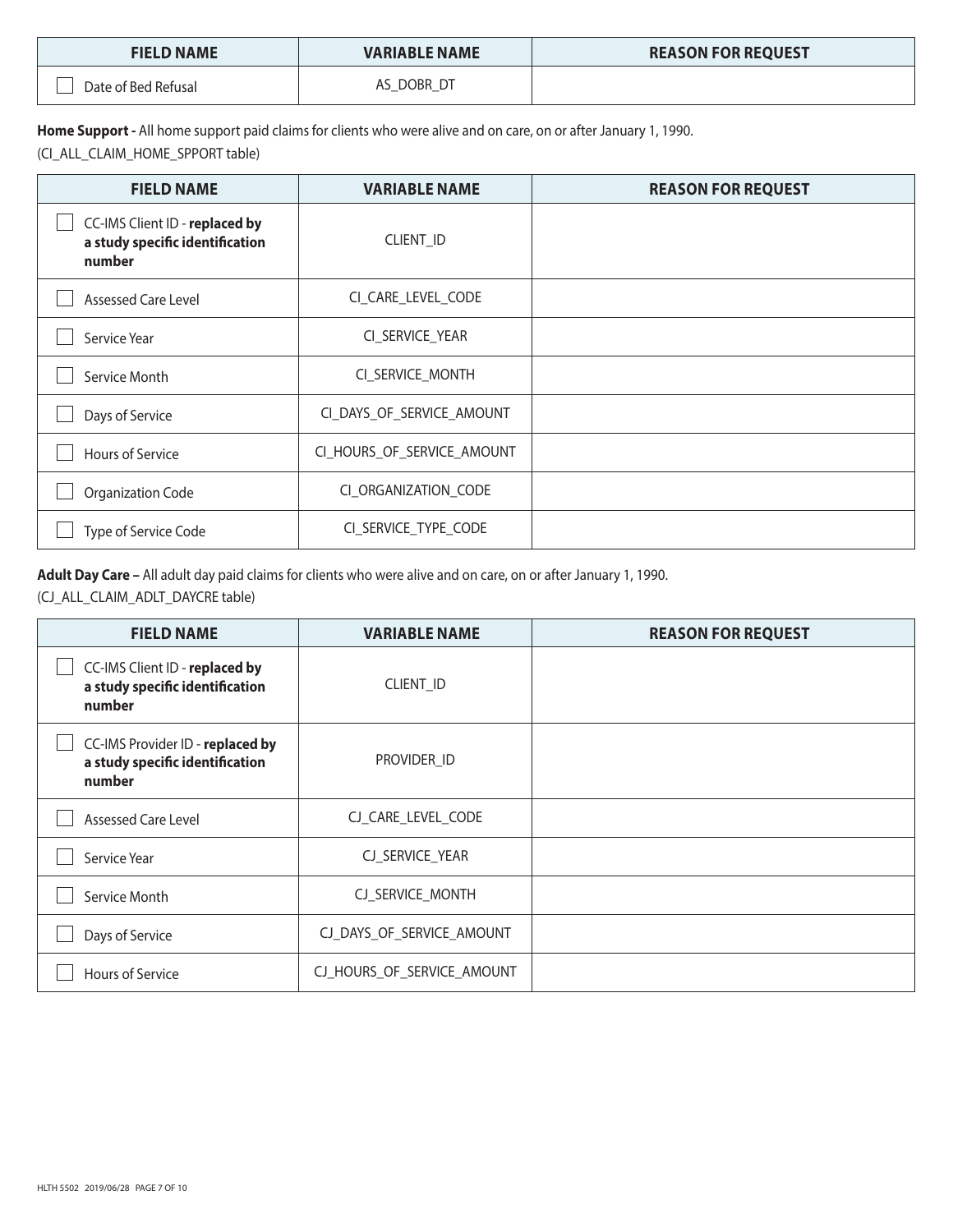| <b>FIELD NAME</b>    | <b>VARIABLE NAME</b> | <b>REASON FOR REQUEST</b> |
|----------------------|----------------------|---------------------------|
| Organization Code    | CJ ORGANIZATION CODE |                           |
| Type of Service Code | CJ_SERVICE_TYPE_CODE |                           |

Group Home - All group home paid claims for clients who were alive and on care, on or after January 1, 1990. (CK\_ALL\_CLAIM\_GROUP\_HOME table).

| <b>FIELD NAME</b>                                                             | <b>VARIABLE NAME</b>       | <b>REASON FOR REQUEST</b> |
|-------------------------------------------------------------------------------|----------------------------|---------------------------|
| CC-IMS Provider ID - replaced by<br>a study specific identification<br>number | PROVIDER_ID                |                           |
| CC-IMS Client ID - replaced by<br>a study specific identification<br>number   | CLIENT_ID                  |                           |
| Assessed Care Level                                                           | CK_CARE_LEVEL_CODE         |                           |
| Service Year                                                                  | CK_SERVICE_YEAR            |                           |
| Service Month                                                                 | CK_SERVICE_MONTH           |                           |
| Hours of Service                                                              | CK_HOURS_OF_SERVICE_AMOUNT |                           |
| Days of Service                                                               | CK_DAYS_OF_SERVICE_AMOUNT  |                           |
| Organization Code                                                             | CK_ORGANIZATION_CODE       |                           |
| Type of Service Code                                                          | CK_SERVICE_TYPE_CODE       |                           |

**Direct Care/Professional Services –** Direct Care\* information for clients who were alive and on care, on or after January 1, 1990.

(CCD\_ADJ\_PS\_TLTCDP table).

\*Includes services: Home nursing, OT, PT, and other professional services

| <b>FIELD NAME</b>                                                             | <b>VARIABLE NAME</b> | <b>REASON FOR REQUEST</b> |
|-------------------------------------------------------------------------------|----------------------|---------------------------|
| CC-IMS Client ID - replaced by<br>a study specific identification<br>number   | CLNT_ID              |                           |
| CC-IMS Provider ID - replaced by<br>a study specific identification<br>number | PVDR_ID              |                           |
| <b>Start Authorization Date</b>                                               | DP_STRT_AUTH_DT      |                           |
| Organization Code                                                             | DP_ORG_CD            |                           |
| Service Code                                                                  | DP_SRVC_CD           |                           |
| Service Type Code                                                             | DP_SRVC_TYP_CD       |                           |
| Direct Care Group Type1                                                       | DP_CR_GRP_TYP1_CD    |                           |
| Direct Care Group Type2                                                       | DP_CR_GRP_TYP2_CD    |                           |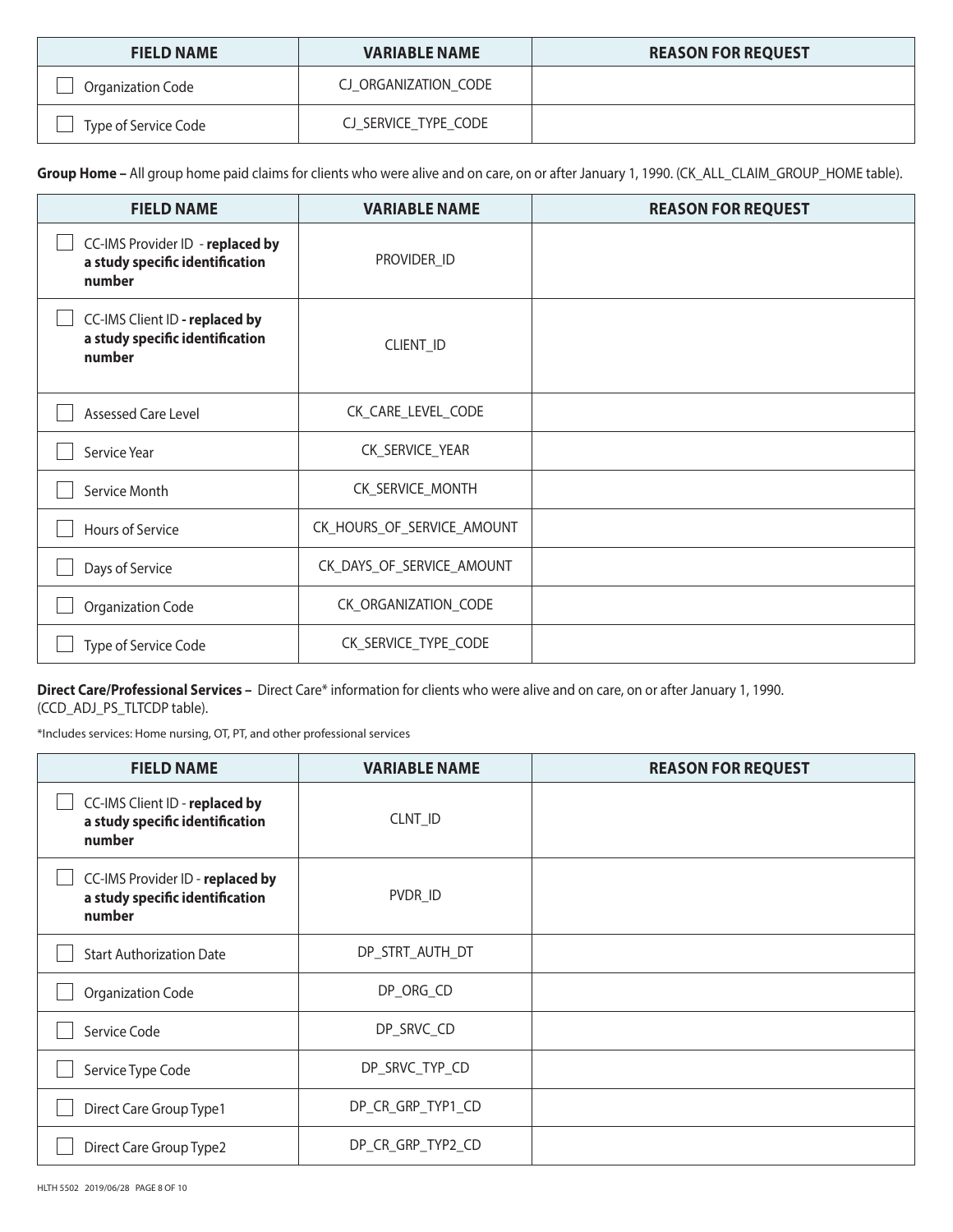| <b>FIELD NAME</b>            | <b>VARIABLE NAME</b> | <b>REASON FOR REQUEST</b> |
|------------------------------|----------------------|---------------------------|
| Direct Care Group Type3      | DP_CR_GRP_TYP3_CD    |                           |
| Referral Source Code         | DP_RFRL_SRC_CD       |                           |
| Care Level Code              | DP_CR_LVL_CD         |                           |
| <b>Disposition Code</b>      | DP_RSN_CD            |                           |
| Number of PT or HNC Visits 1 | DP_PT_HNC_VST1_CNT   |                           |
| Number of PT or HNC Visits 2 | DP_PT_HNC_VST2_CNT   |                           |
| Number of PT or HNC Visits 3 | DP_PT_HNC_VST3_CNT   |                           |
| Number of PT or HNC Visits 4 | DP_PT_HNC_VST4_CNT   |                           |
| Number of OT or HNC Visits 1 | DP_OT_PHN_VST1_CNT   |                           |
| Number of OT or HNC Visits 2 | DP_OT_PHN_VST2_CNT   |                           |
| Number of OT or HNC Visits 3 | DP_OT_PHN_VST3_CNT   |                           |
| Number of OT or HNC Visits 4 | DP_OT_PHN_VST4_CNT   |                           |
| Type of Care Provided        | DP_TRTMNT_GL_CD      |                           |
| Patient Outcome at Discharge | DP_PTNT_OTCM_CD      |                           |
| Last Update Date             | DP_VST_LST_UPDT_DT   |                           |
| End of Authorization Date    | DP_AUTH_END_DT       |                           |
| Direct Care Referral Date    | DP_REF_DT            |                           |
| <b>HCC-MRR Client Group</b>  | DP_CLIENT_GROUP      |                           |

**Long Term Care Service -** The service authorizations\* for clients who were alive and on care, on or after January 1, 1990. (CCD\_ADJ\_LTC\_TLTCSP table).

\* Services include Residential, Group Homes, Family Care Home, Adult Day Care, and Home Support

| <b>FIELD NAME</b>                                                             | <b>VARIABLE NAME</b> | <b>REASON FOR REQUEST</b> |
|-------------------------------------------------------------------------------|----------------------|---------------------------|
| CC-IMS Client ID - replaced by<br>a study specific identification<br>number   | CLNT ID              |                           |
| CC-IMS Provider ID - replaced by<br>a study specific identification<br>number | PVDR ID              |                           |
| <b>Effective Date of Assessment</b>                                           | SP AS EFCTV DT       |                           |
| Organizational Code                                                           | SP_ORG_CD            |                           |
| Service Code                                                                  | SP_SRVC_CD           |                           |